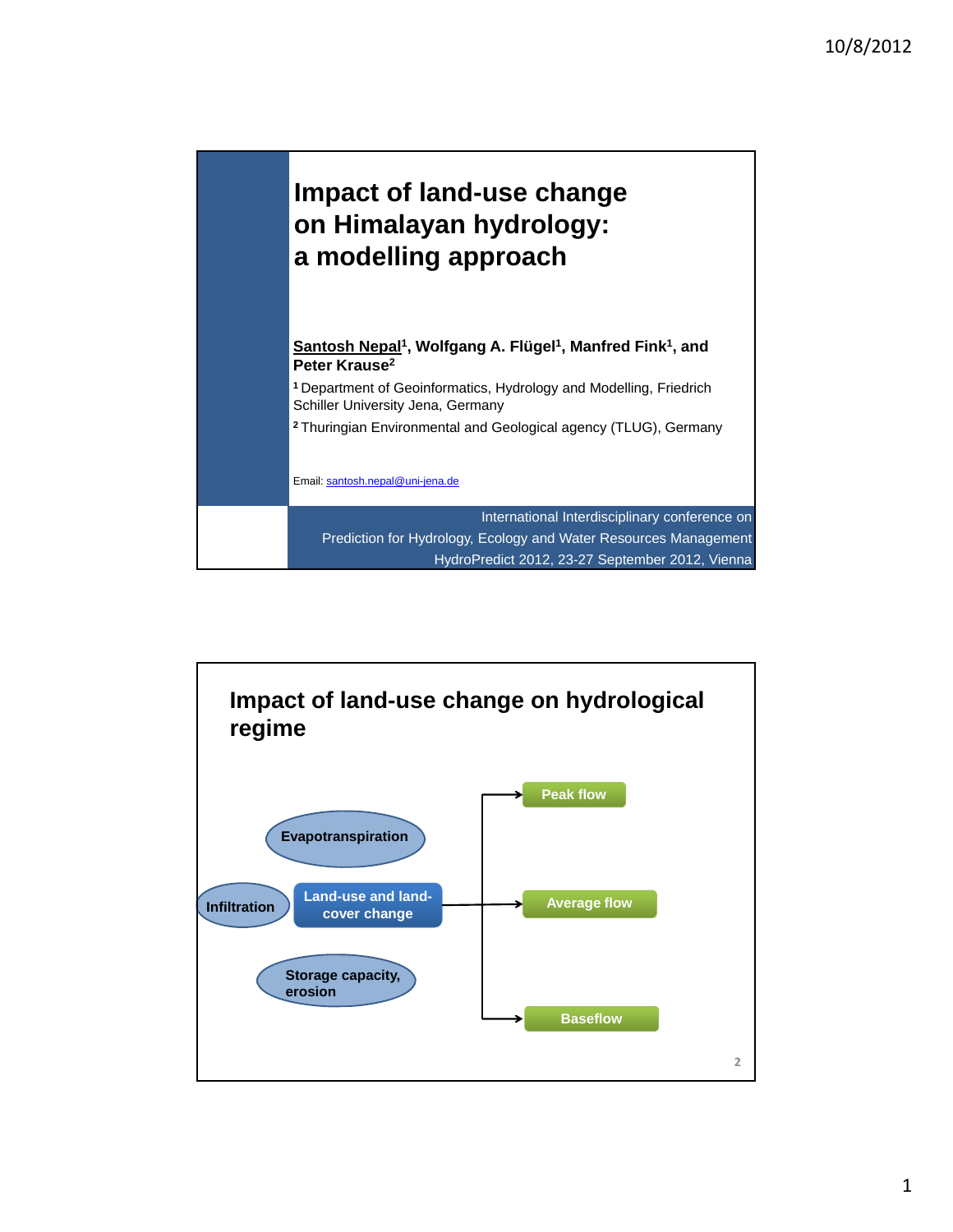## **Motivation**

- Water is an integral part of livelihoods related activities in the Himalayan region
- Effects of land-use change on hydrology and downstream water availability and uses
- Is distributed hydrological model can estimate land-use change behaviour and impact on hydrological regime

## **Methods**

- Spatially distributed J2000 hydrological model
- Land-use change scenarios

 $\rightarrow$  Impact of land-use chagne on hydrological regime and different runoff components



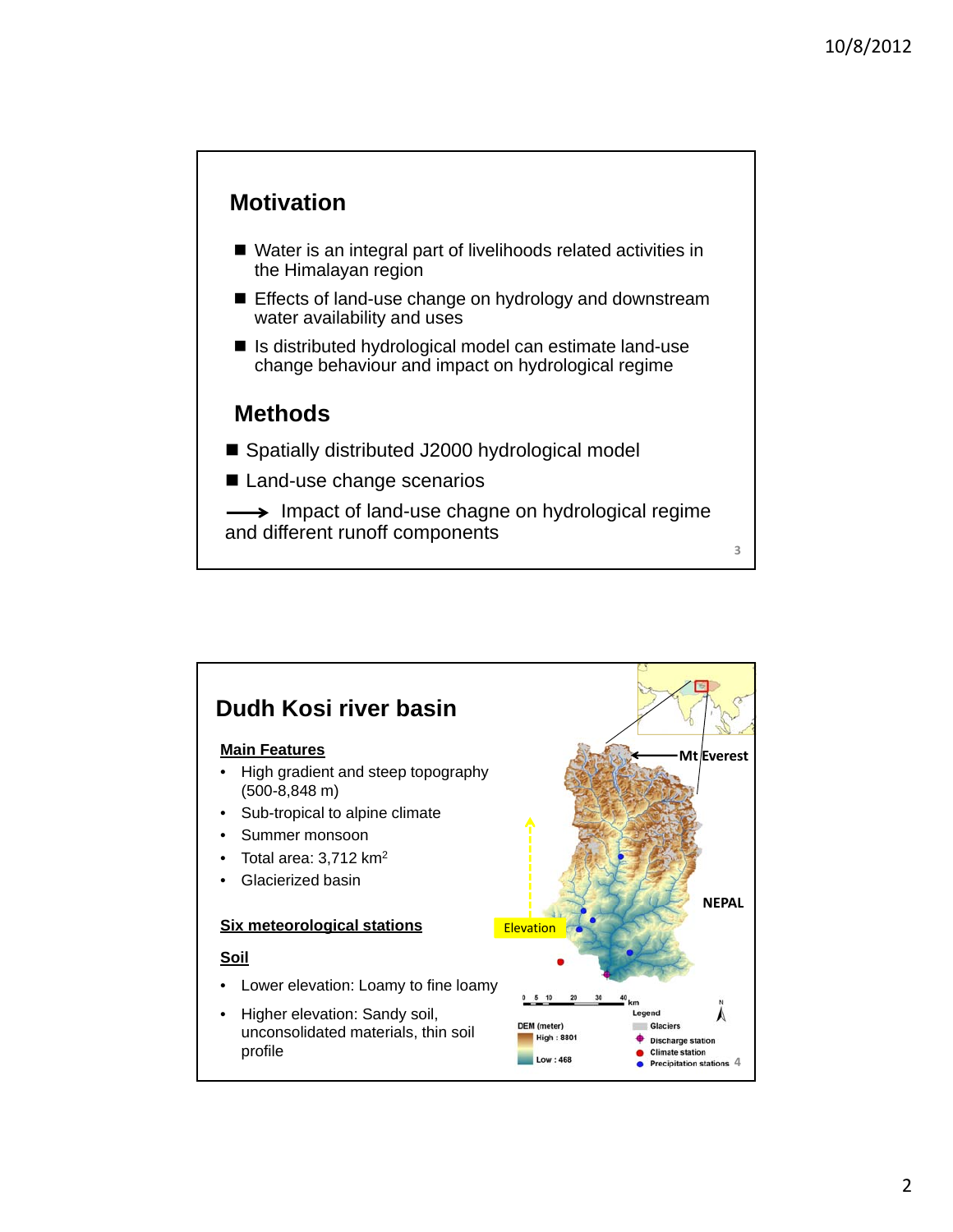

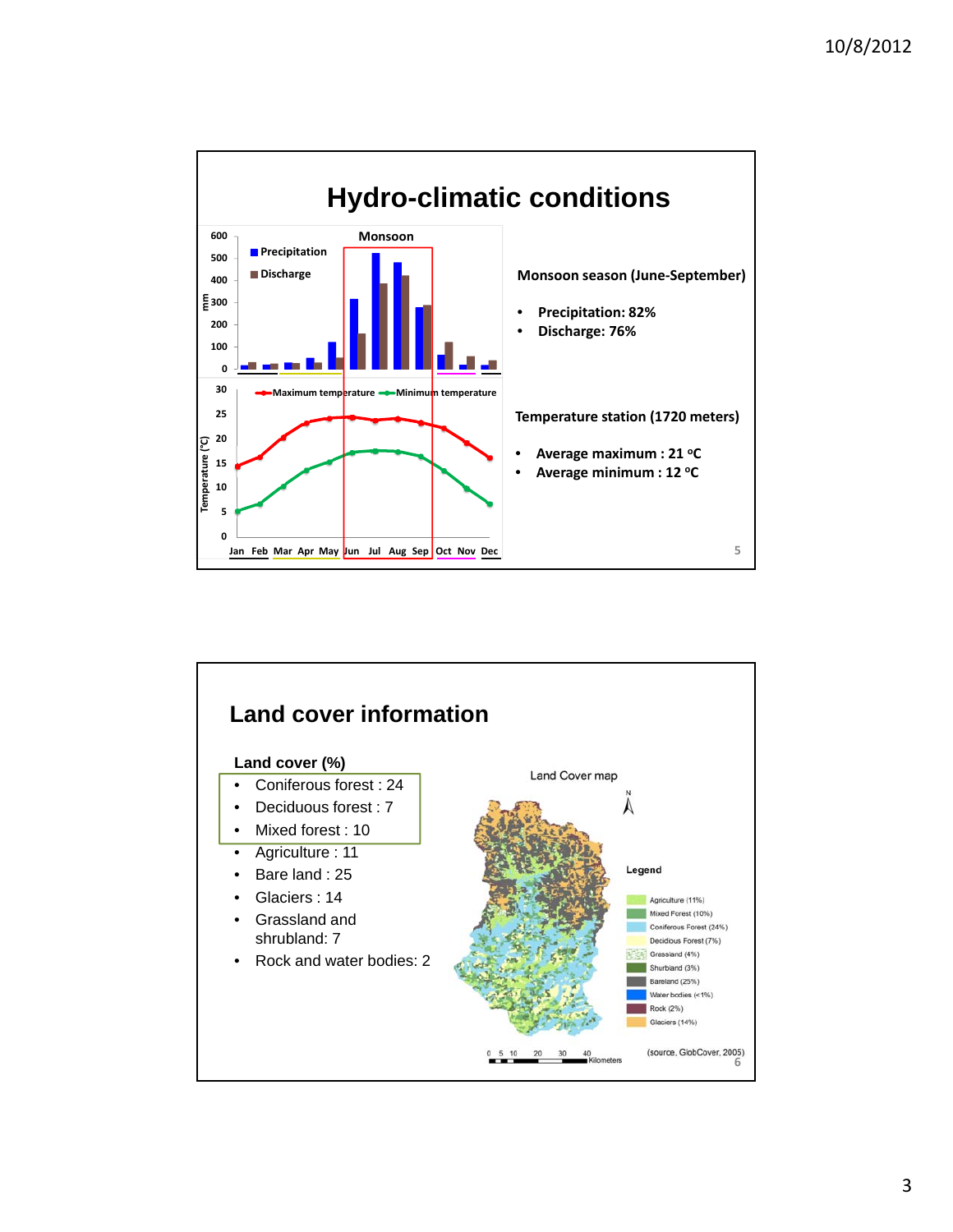

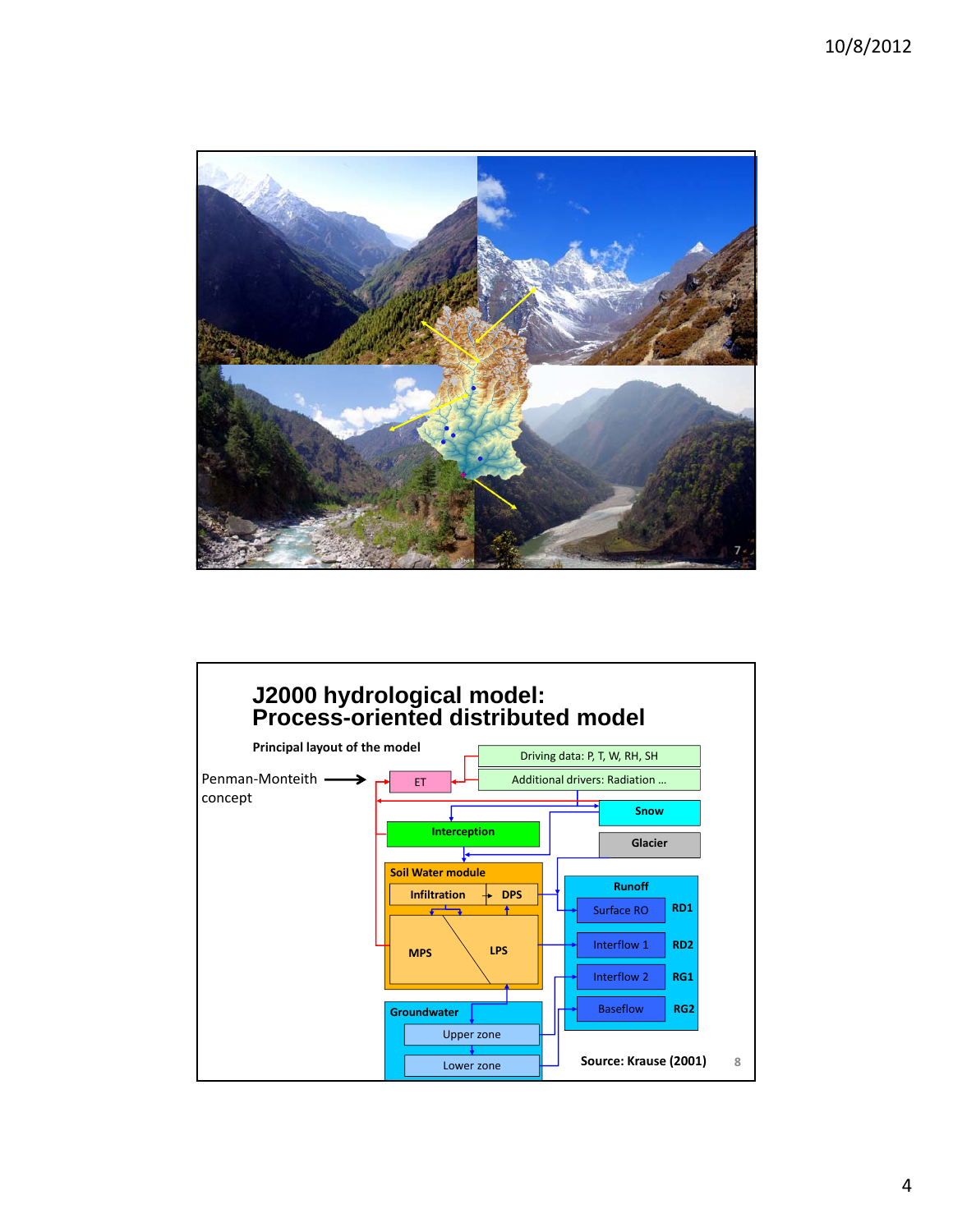

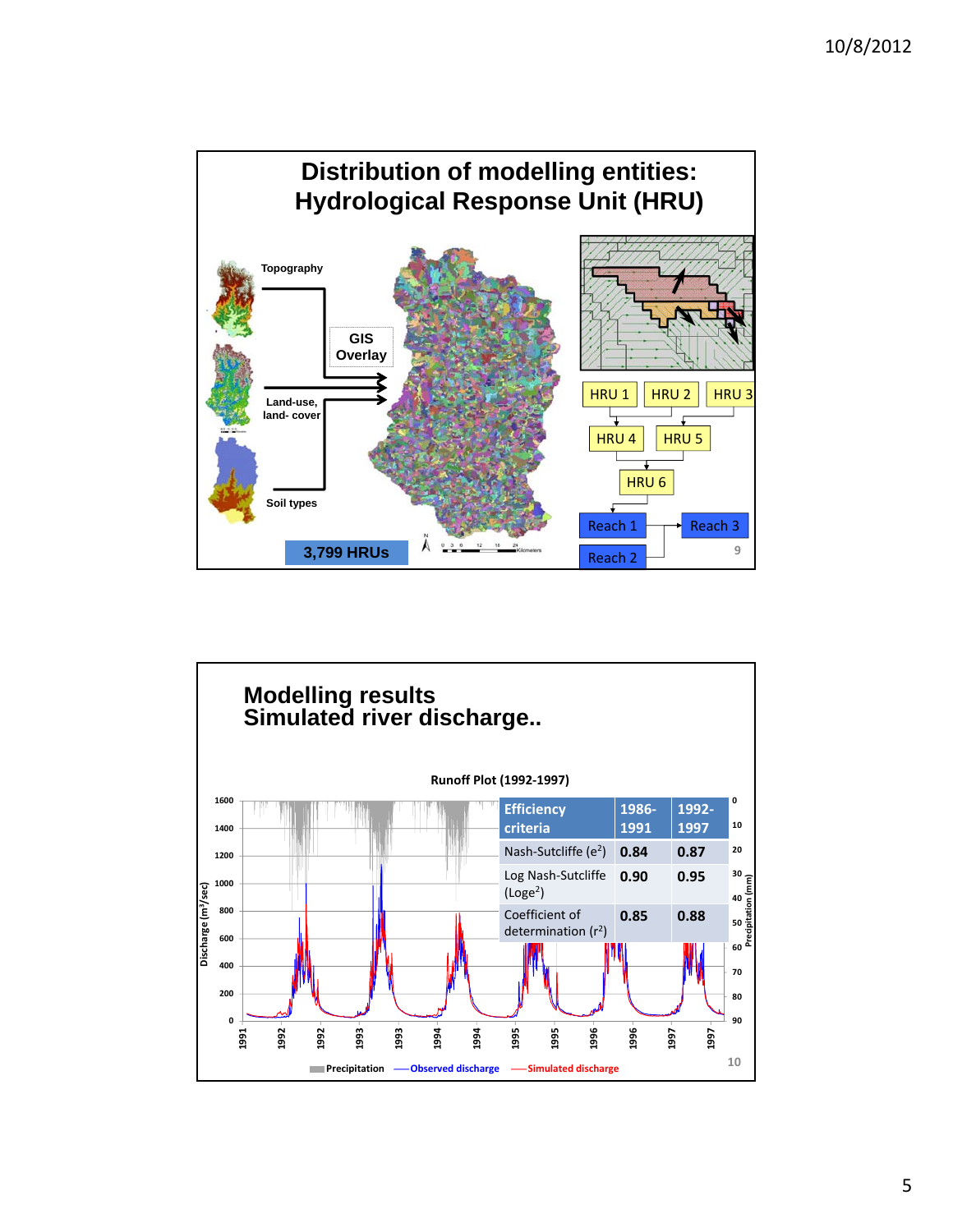

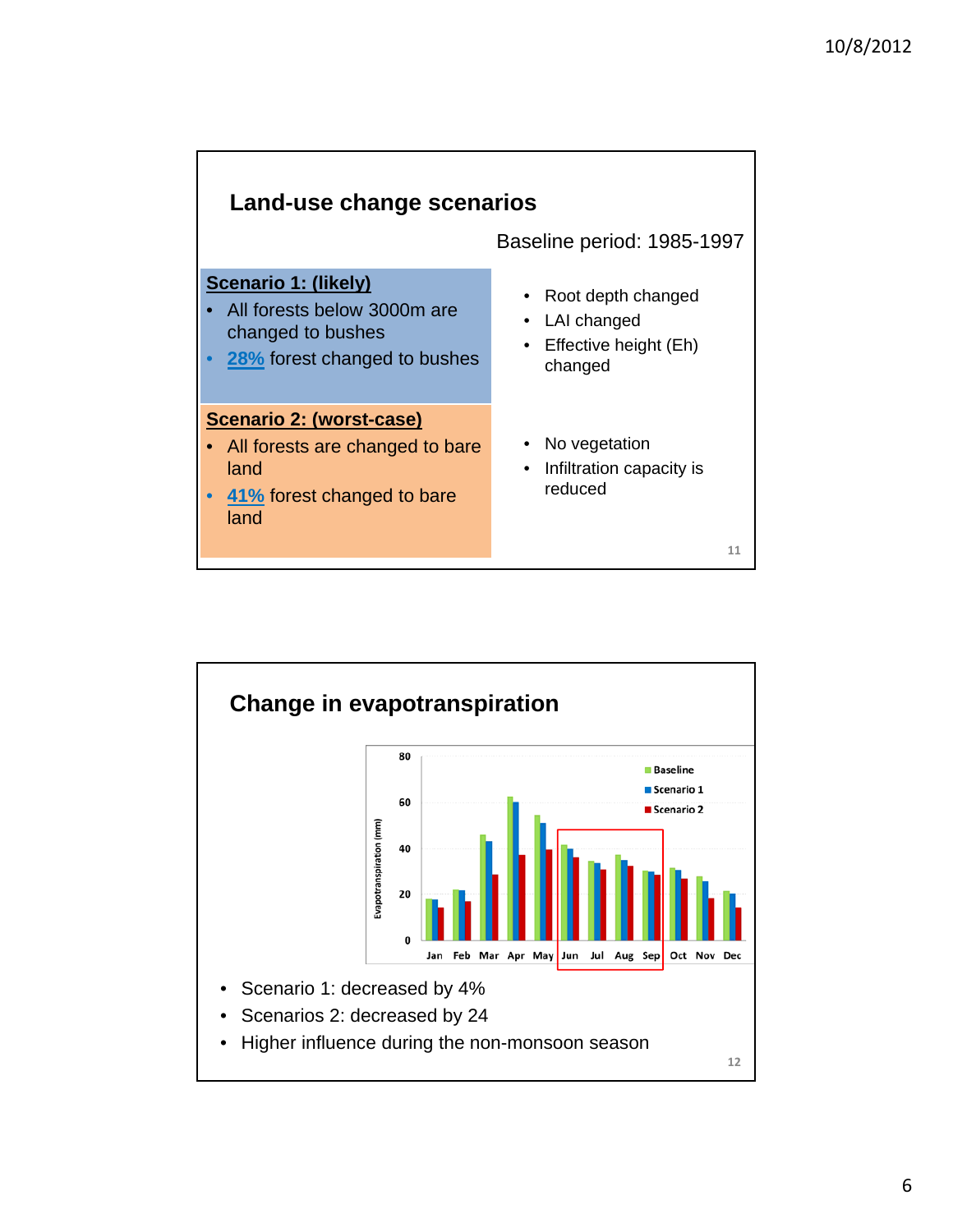